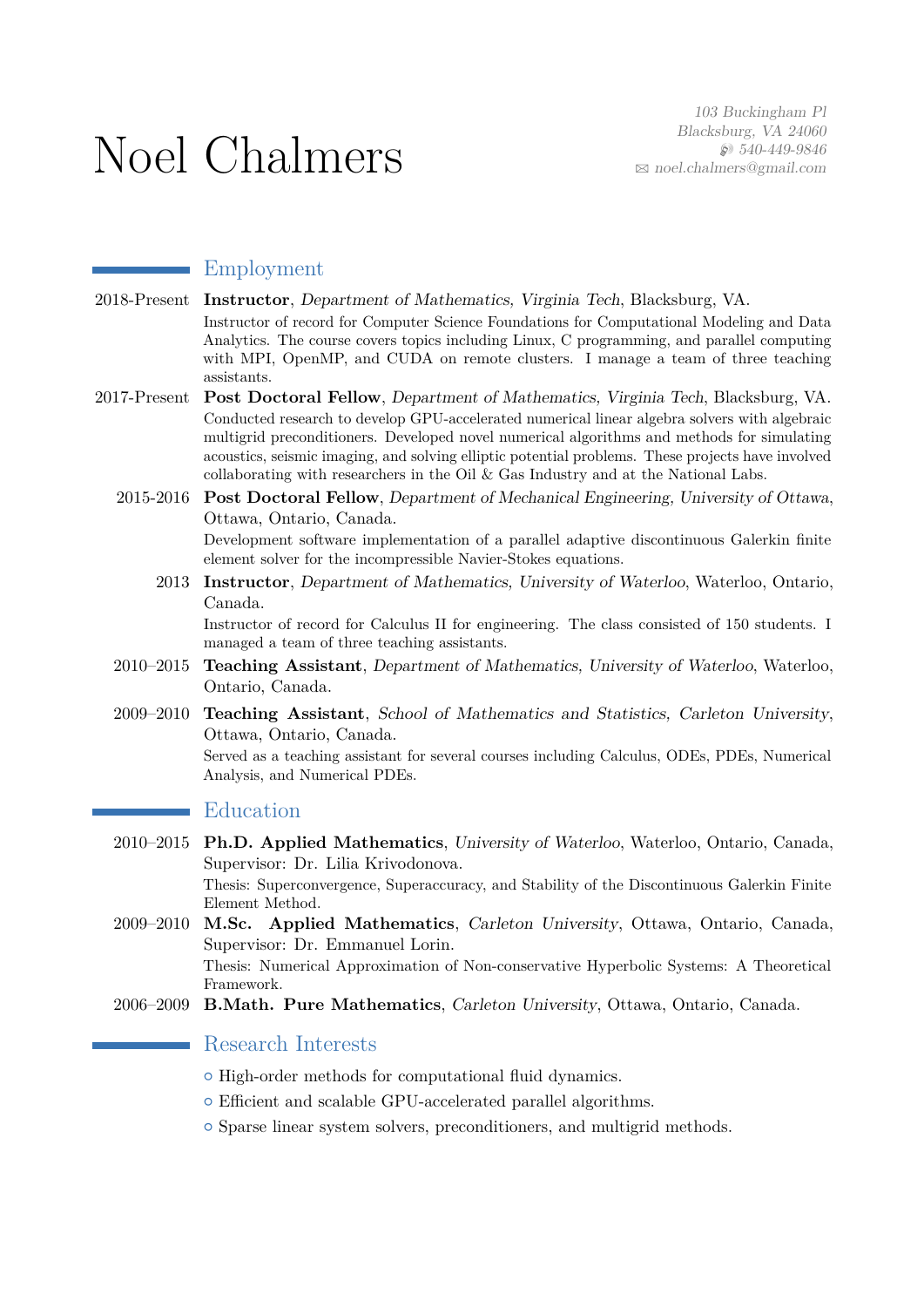- $\circ$  Adaptive mesh refinement and local time-stepping.
- $\circ$  Scalable preconditioning strategies for high-order elliptic systems.

# Programming skills

Programming:  $C/C++$ , Fortran, Python OS: Linux, Windows

HPC: CUDA, OpenCL, MPI, OpenMP Scientific: Matlab, Maple, R

## Software Projects

#### **HOLMES**, github.com/tcew/holmes, Developer.

Developed Holmes, an experimental testbed for multi-level parallel and GPU-accelerated implementations of high-order finite element computations. I created several fully multi-GPU accelerated sparse linear system solvers, including multigrid and algebraic multigrid methods, as well as multi-rate time stepping methods and incompressible flow solvers.

#### **CEED**, github.com/CEED, Contributer.

The Center for Efficient Exascale Discretizations (CEED) is a collaborative effort of two U.S. Department of Energy organizations developing software, applications, hardware, advanced system engineering, and early testbed platforms, towards the nation's exascale computing imperative. I have contributed several highly GPU-optimized kernels to this source project for a selection of finite-element operators. These kernels are currently used in several large scale flow solvers.

#### **DGAdapt**, bitbucket.org/nchalmers/dgadapt, Lead Developer.

DGAdapt is an parallel adaptive discontinuous Galerkin finite element code for approximating the incompressible Navier-Stokes equations. I led the majority of code development including the parallelization of the algorithms using MPI and OpenMP and the subsequent deployment of the code to SciNet at the University of Toronto.

**DGOpenCL**, bitbucket.org/nchalmers/dgopencl, Lead Developer.

DGOpenCL is testbed code which investigated the parallel performance and GPU-acceleration of a discontinuous Galerkin finite element method for hyperbolic problems. I implemented the GPU-acceleration of the code using OpenCL as part of my PhD work the source has continued to be developed at the University of Waterloo.

### Awards and Distinctions

- { Funded by the National Sciences and Engineering Research Council of Canada (NSERC) throughout both M.Sc. and Ph.D.
- $\circ$  Awarded the Ontario Graduate Scholarship (OGS).
- $\circ$  Awarded the President's Graduate Scholarship from the University of Waterloo.
- $\circ$  Awarded Senate Medal for Outstanding Undergraduate Achievement from Carleton University.

# Contributed Conferences

- { Accelerating discontinuous Galerkin methods, *SIAM CSE*, Atlanta, GA, 2017.
- $\circ$  Parallel implementation of an adaptive discontinuous Galerkin method for the incompressible Navier-Stokes equations, *Nek Users Meeting*, Cambridge, MA, 2016.
- $\circ$  Parallel implementation of an adaptive discontinuous Galerkin method for the incompressible Navier-Stokes equations, *CFDSC*, Kelowna, BC, 2016.
- $\circ$  A characteristic-based CFL number for the discontinuous Galerkin method on triangular meshes, *CFDSC*, Waterloo, ON, 2015.